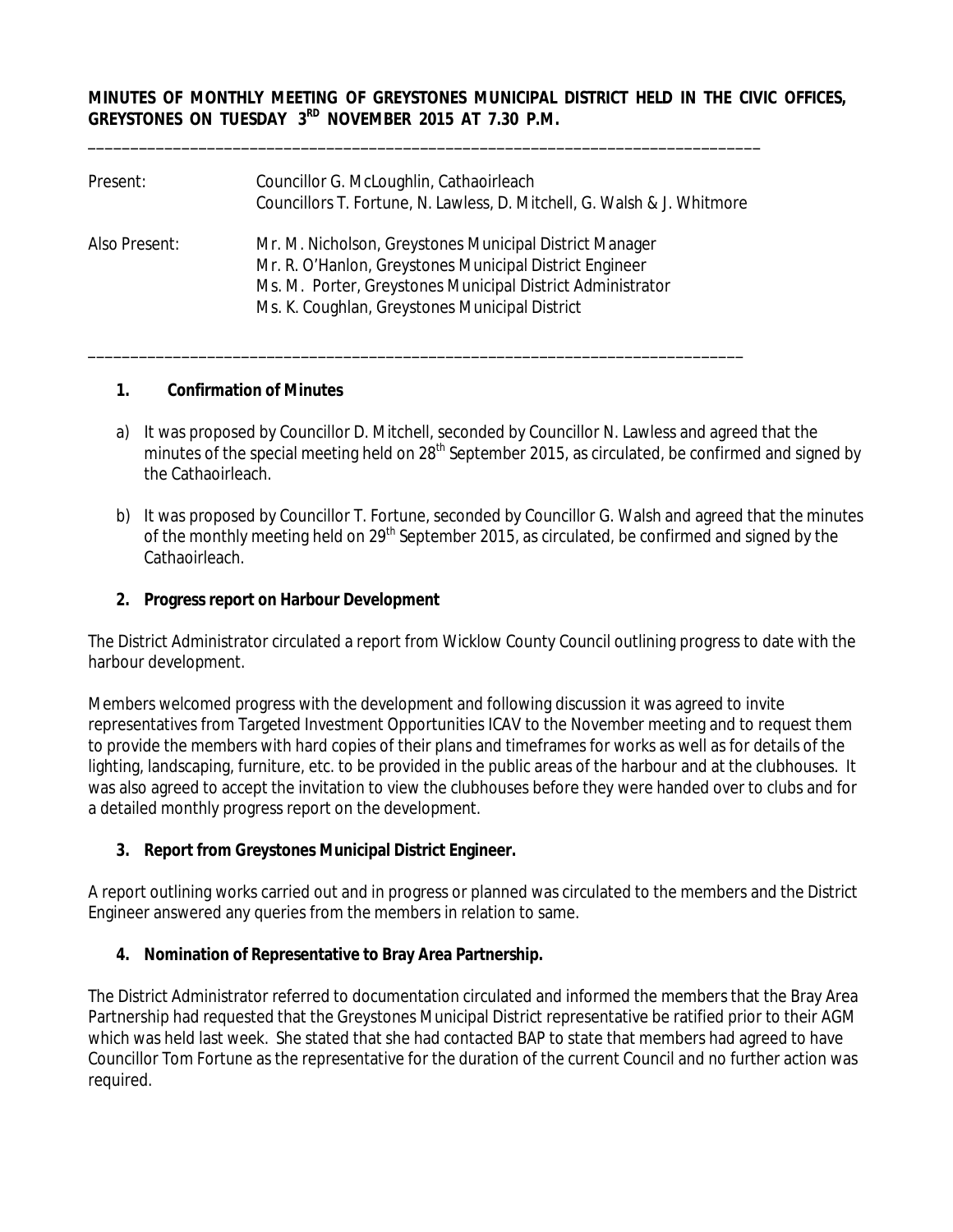## **5. Consideration of Allocation of €6.000 from the Environment/Community Fund 2015.**

The District Administrator referred to documentation circulated and stated that €6,000 from the Council's Community Fund was available for allocation on an environment / community project in the district, but that the money must be spent before the end of the current year.

Councillor D. Mitchell proposed that the money be used to replace trees that had been cut down on Church Road and/or Bellevue Road in Greystones.

Councillor J. Whitmore proposed that the Council should use the funding to provide a beach buggy to allow wheelchair users to access the beach. She stated that a similar scheme operated in Wexford. She proposed that notice of motion (k) be considered in conjunction with this matter as follows:

(k) Motion in the name of Councillor J. Whitmore: "That the Council implement measures to make Greystones Beach wheelchair and buggy accessible, such as beach wheelchairs and walkways onto the beach".

The District Administrator stated that the beach buggy referred to cost in the region of €3,500 plus VAT and that storage and management of its use would be issues. She stated that in Wexford a local businessman stored the buggy and gave it out to people who pre-booked it. She stated that this businessman had to include the buggy on his insurance in addition to the Council's insurance and that he undertook to clean it after each use and to instruct users on how to operate it. She stated that it was not an option to have the Lifeguard manage the buggy in summer as it would be a distraction for him or her.

Following discussion during which all Councillors supported the provision of a beach buggy if it was found to be feasible for Greystones and if a partner could be identified to manage it, it was agreed to defer a decision on the allocation of this money until the November meeting. In the meantime the Council agreed to seek to borrow the buggy from Wexford to see if it would be suitable for use in Greystones and to cost the provision of a storage container for same. Councillor J. Whitmore undertook to consult with the local DAG-T Group about the buggy and to identify a partner that would be willing to manage its use.

The District Engineer agreed to cost the replacement of trees in Greystones before the November meeting also as the members agreed that if the beach buggy project was not feasible, then the money should be used for tree replacement.

## **6. Allocation by Wicklow County Council of Municipal District Funding.**

This matter had been dealt with at the Draft Budget Plan Meeting.

## **7. Consideration of Proposed Speed Limit Bye Laws.**

The District Administrator referred to documentation circulated and informed the members that Wicklow County Council had prepared draft special speed limit bye-laws to introduce 30kph speed limits in certain housing estates as agreed in the county and that these had been published and submissions invited. She stated that no specific submissions were made on the proposed special speed limit and that the draft bye laws, if agreed by the members, would then proceed to be adopted by the full County Council as the Final Special Bye Laws, and once adopted, would be published giving the specific day upon which they would come into force.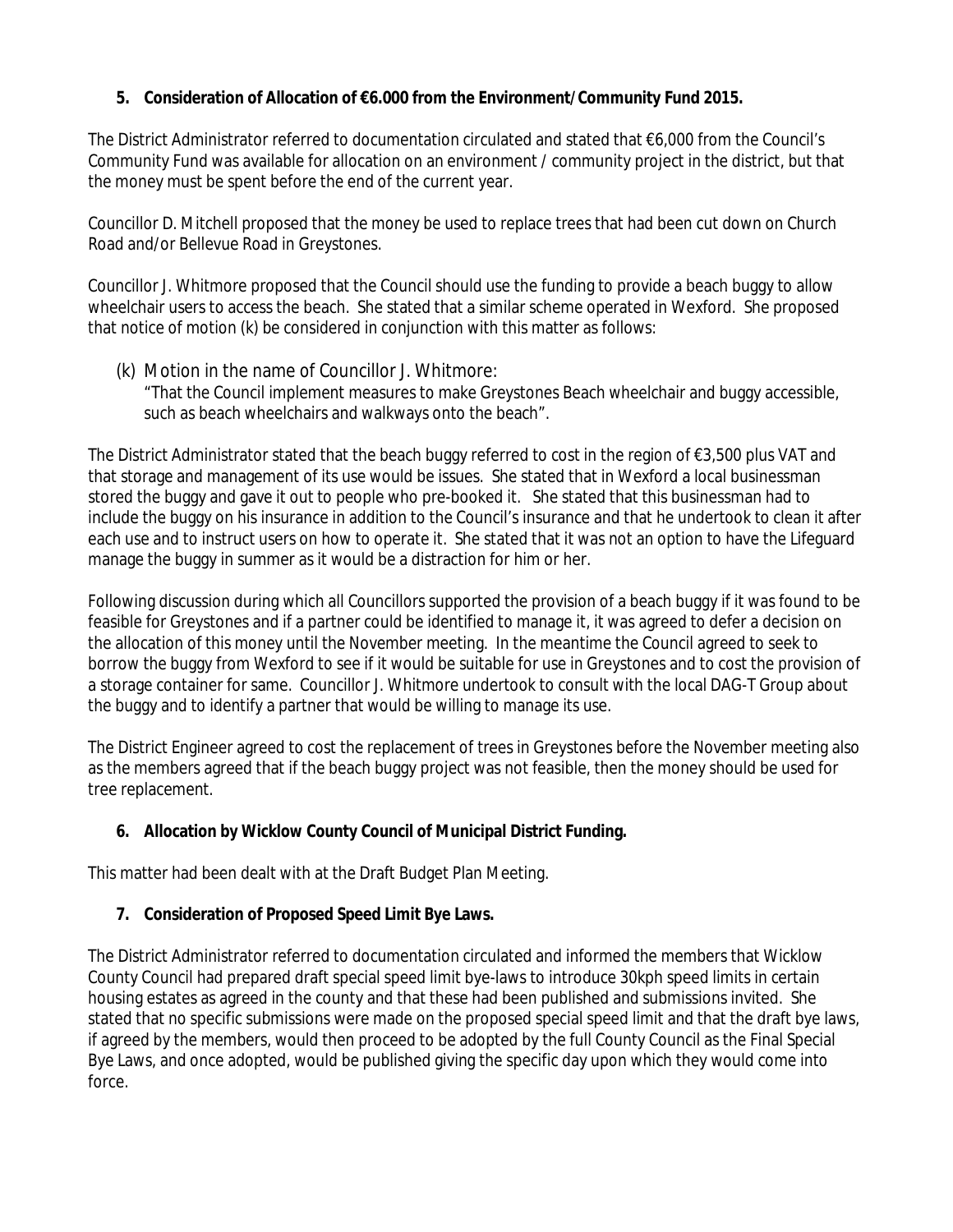It was proposed by Councillor N. Lawless, seconded by Councillor J. Whitmore and agreed to adopt and proceed with the special speed limit bye laws.

# **8. Consideration of County Wicklow Burial Ground Policy.**

The District Administrator referred to documentation circulated and stated that a special sub-committee of the Environment SPC was tasked with formulating a county wide policy for burial grounds. She stated that they required details of any land banks available for future use in this regard. On the suggestion of the District Engineer it was agreed that a site at Lott Lane, Kilcoole for this purpose should be incorporated into the Action Area Plan for Kilcoole.

# **9. Consideration of Glor na Casca 1916 Memorial Garden.**

The District Administrator referred to documentation circulated and she also circulated proposals from the Greystones Tidy Towns Committee for a memorial garden in Burnaby Park. Members welcomed the financial commitment from the Tidy Towns Committee in this regard and agreed to provide funding in the sum of €1,000. Following discussion it was agreed that the site identified in Burnaby Park would be suitable for the venture and that the District Engineer would liaise with the Tidy Towns Committee in relation to the final design of the memorial garden.

## **10. Notices of Motion:**

(a) Motion in the name of Councillor J. Whitmore:

"That Wicklow County Council keep the new Blacklion entrance to Chapel Road closed until such time that upgrade works have been done on the remainder of the road. In addition, I propose that heavy vehicle restrictions be placed on Chapel Road as soon as possible. These proposals are to ensure the safety of pedestrians that use the road, in particular pupils of St. Laurences NS".

It was agreed that notice of motion (I) as follows be considered in conjunction with this motion:

## (l)Motion in the name of Councillor J. Whitmore:

"That any development levies derived from new developments in Greystones be ring-fenced for the upgrading of the paths/roads on Chapel Road, Delgany.

The District Administrator advised the members that it was a condition of the planning permission for the housing development at Blacklion that the new Blacklion By Pass be constructed in full and open to traffic prior to the occupation of any of the dwellings, and that the Council could therefore be held liable if the road was not opened as required. She further advised the members that a new Development Levy Scheme was adopted by Wicklow County Council recently and that only projects listed in that scheme could be funded from levies collected but levies could not be ring-fenced for any specific project .

Following discussion it was agreed that the District Engineer would investigate the possibility of having heavy goods vehicles banned from using this road and at having lights installed to control the traffic flows. It was also agreed that the Council should carry out an assessment of the road and footpaths to ascertain what exactly needed to be done to make them safe.

(b) Motion in the names of Councillors G. McLoughlin & D. Mitchell:

"That the Councillors of Greystones Municipal District will agree to put forward a submission to the draft county development plan that new applications for Fast Food outlets cannot be situated within 300m of schools or parks throughout the county".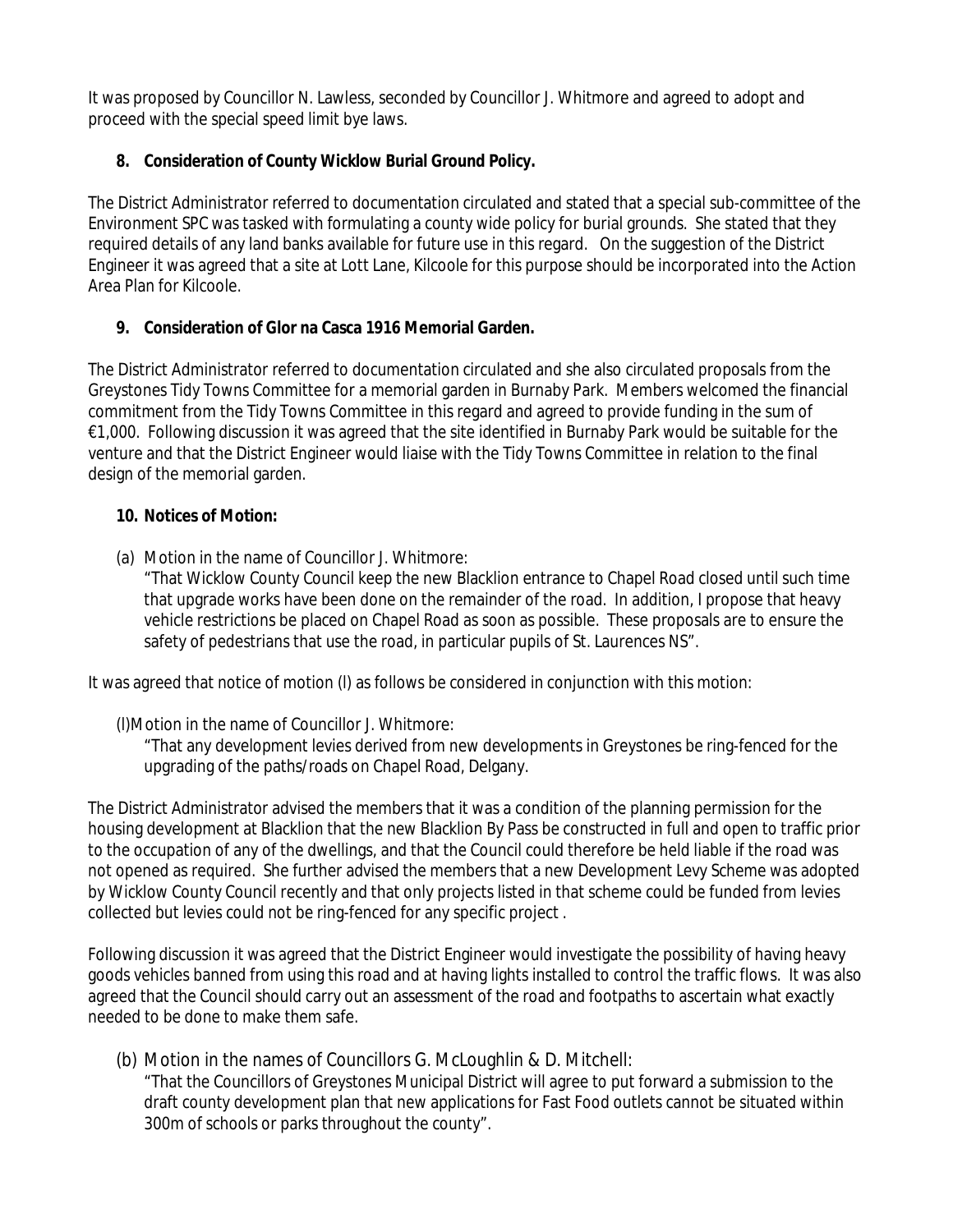This matter had already been agreed at a full meeting of Wicklow County Council.

- (c) Motion in the names of Councillors G. McLoughlin & D. Mitchell:
	- "That Greystones Municipal District ensures that all applications for funding are based on work, events etc. that are held in the Greystones District only unless agreed by a majority vote of Councillors taken at an ordinary or special meeting".

Following discussion on this motion it was agreed that groups / organizations seeking funding from the Municipal District should supply specific details of projects and events for which the funding was sought together with details of income from other sources for same. It was also agreed that all groups that were allocated funds in 2015 should be asked to submit details of how the money was spent.

(d) Motion in the names of Councillors D. Mitchell & G. McLoughlin: "The Council should immediately start the design of the remaining section of the Delgany-Blacklion road with cycle-paths and footpaths on either side as on the currently built sections".

The District Administrator advised the members that she had been advised by the Roads Section of Wicklow County Council that the Council would endeavour to carry out the design of improvements to the remaining section of Chapel Road / Convent Road as soon as funding was available and that it might be possible to use funding from development levies for this purpose.

Following discussion it was proposed by Councillor G. McLoughlin, seconded by Councillor J. Whitmore and agreed to adopt this motion and to forward it to Wicklow County Council for consideration.

(e) Motion in the names of Councillors D. Mitchell & G. McLoughlin: "Ask the Council to respond to Seabourne View Management Company's issues in relation to ramps and planning permission".

The District Engineer informed the members that he had spoken to a representative from the management company and had advised him on planning requirements and specifications for suitable ramps at this location.

(f) Motion in the names of Councillors D. Mitchell & G. McLoughlin: "The parking rules should be enforced on St. Vincents Road".

The District Administrator stated that vans which were parked on the roadside where building works were being carried out at an adjacent property were currently causing problems for residents who complained that sight-lines were blocked. She agreed to discuss the matter with the Traffic Warden to see what could be done to resolve the issues until such time as the building work was completed.

(g) Motion in the name of Councillor G. Walsh: 'That the Council consider installing traffic calming measures at the approaches to the pedestrian crossing at Killincarrig village.'

The District Engineer advised that it was not considered that additional traffic calming measures were required at this location.

(h) Motion in the name of Councillor G. Walsh: